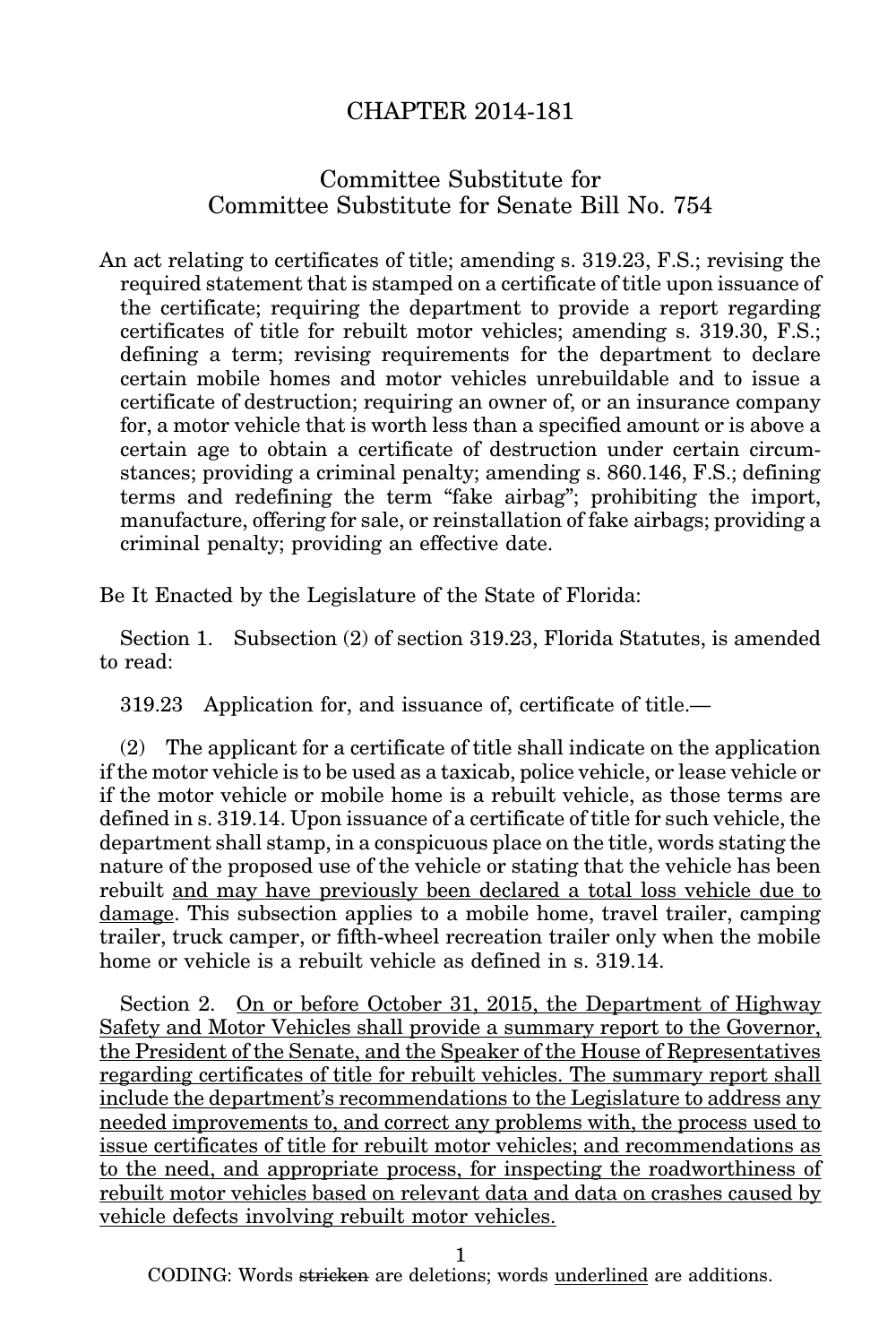Section 3. Present paragraphs (i) through (w) of subsection (1) of section 319.30, Florida Statutes, are redesignated as paragraphs (j) through (x), respectively, a new paragraph (i) is added to that subsection, and paragraph (b) of subsection (3) of that section is amended, to read:

319.30 Definitions; dismantling, destruction, change of identity of motor vehicle or mobile home; salvage.—

(1) As used in this section, the term:

(i) "Late model vehicle" means a motor vehicle that has a manufacturer's model year of 7 years or newer.

(3)

(b) The owner, including persons who are self-insured, of a any motor vehicle or mobile home that which is considered to be salvage shall, within 72 hours after the motor vehicle or mobile home becomes salvage, forward the title to the motor vehicle or mobile home to the department for processing. However, an insurance company that which pays money as compensation for the total loss of a motor vehicle or mobile home shall obtain the certificate of title for the motor vehicle or mobile home, make the required notification to the National Motor Vehicle Title Information System, and, within 72 hours after receiving such certificate of title, shall forward such title to the department for processing. The owner or insurance company, as applicable the case may be, may not dispose of a vehicle or mobile home that is a total loss before it obtains has obtained a salvage certificate of title or certificate of destruction from the department. When applying for a salvage certificate of title or certificate of destruction, the owner or insurance company must provide the department with an estimate of the costs of repairing the physical and mechanical damage suffered by the vehicle for which a salvage certificate of title or certificate of destruction is sought. If the estimated costs of repairing the physical and mechanical damage to the mobile home vehicle are equal to 80 percent or more of the current retail cost of the mobile home vehicle, as established in any official used car or used mobile home guide, the department shall declare the mobile home vehicle unrebuildable and print a certificate of destruction, which authorizes the dismantling or destruction of the motor vehicle or mobile home described therein. For a late model vehicle with a current retail cost of at least \$7,500 just prior to sustaining the damage that resulted in the total loss, as established in any official used car guide or valuation service, if the owner or insurance company determines that the estimated costs of repairing the physical and mechanical damage to the vehicle are equal to 90 percent or more of the current retail cost of the vehicle, as established in any official used motor vehicle guide or valuation service, the department shall declare the vehicle unrebuildable and print a certificate of destruction, which authorizes the dismantling or destruction of the motor vehicle. However, if the damaged motor vehicle is equipped with custom-lowered floors for wheelchair access or a wheelchair lift, the insurance company may, upon determining that the vehicle is repairable to a condition that is safe for operation on public roads, submit the certificate

2

CODING: Words stricken are deletions; words underlined are additions.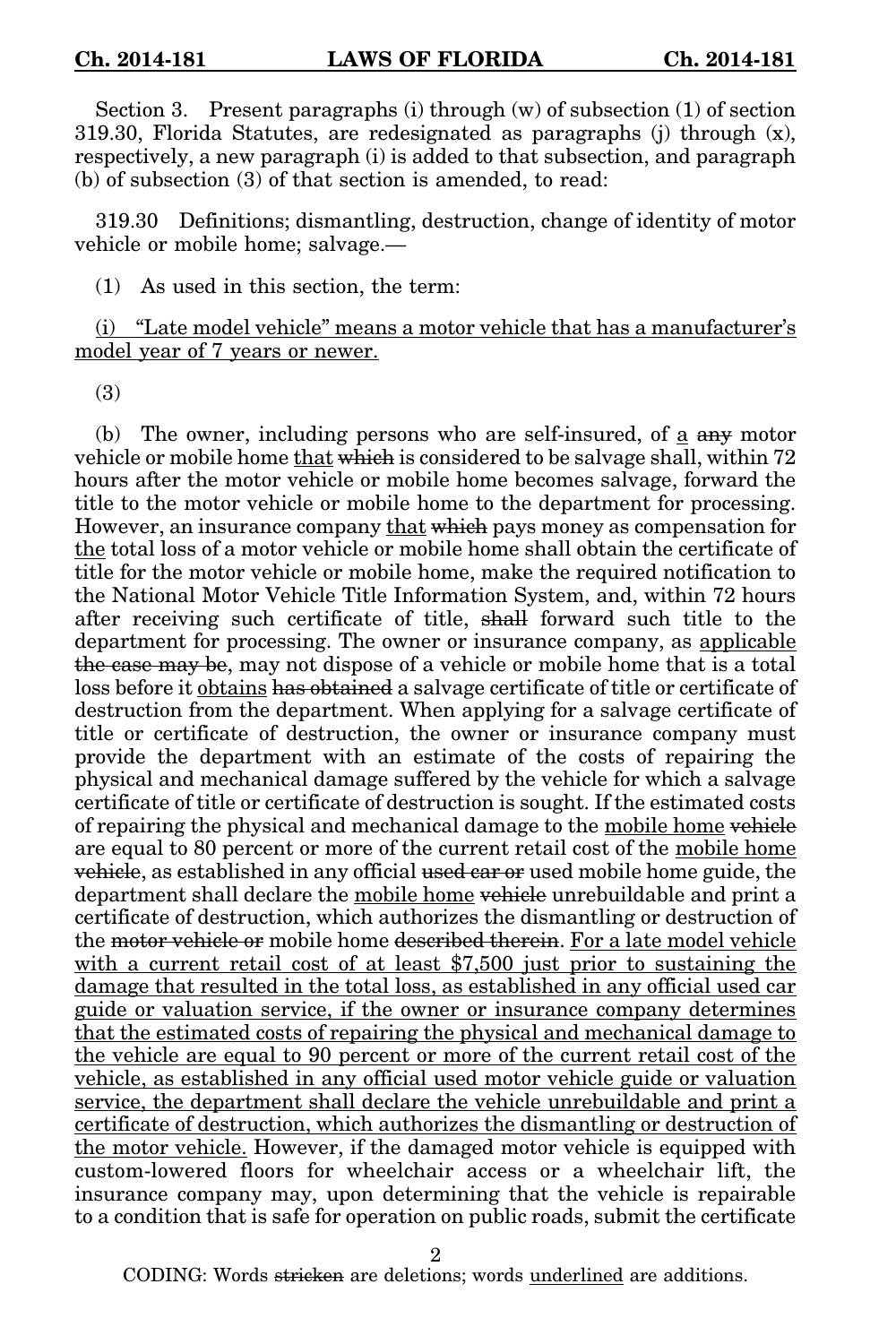of title to the department for reissuance as a salvage rebuildable title and the addition of a title brand of "insurance-declared total loss." The certificate of destruction shall be reassignable a maximum of two times before dismantling or destruction of the vehicle is shall be required, and shall accompany the motor vehicle or mobile home for which it is issued, when such motor vehicle or mobile home is sold for such purposes, in lieu of a certificate of title<sub>s</sub>, and, thereafter, The department may not issue a shall refuse issuance of any certificate of title for that vehicle. Nothing in This subsection is not shall be applicable if when a mobile home vehicle is worth less than \$1,500 retail just prior to sustaining the damage that resulted in the total loss in undamaged condition in any official used motor vehicle guide or used mobile home guide or when a stolen motor vehicle or mobile home is recovered in substantially intact condition and is readily resalable without extensive repairs to or replacement of the frame or engine. If a motor vehicle has a current retail cost of less than \$7,500 just prior to sustaining the damage that resulted in the total loss, as established in any official used motor vehicle guide or valuation service, or if the vehicle is not a late model vehicle, the owner or insurance company that pays money as compensation for the total loss of the motor vehicle shall obtain a certificate of destruction, if the motor vehicle is damaged, wrecked, or burned to the extent that the only residual value of the motor vehicle is as a source of parts or scrap metal, or if the motor vehicle comes into this state under a title or other ownership document that indicates that the motor vehicle is not repairable, is junked, or is for parts or dismantling only. A Any person who knowingly violates this paragraph or falsifies documentation any document to avoid the requirements of this paragraph commits a misdemeanor of the first degree, punishable as provided in s. 775.082 or s. 775.083.

Section 4. Section 860.146, Florida Statutes, is amended to read:

860.146 Fake airbags; junk-filled airbag compartment.—

(1) As used in this section, the term:

(a) "Airbag" means a motor vehicle inflatable occupant restraint system, including all component parts, such as the cover, sensors, controllers, inflators, and wiring, that is designed in accordance with federal safety regulations for a given make, model, and year of a vehicle.

(b) "Counterfeit airbag" means an airbag displaying a mark identical or similar to the genuine mark of a motor vehicle manufacturer without authorization from said manufacturer.

 $(c)$  "Fake airbag" means any item other than an airbag that was designed in accordance with federal safety regulations for a given make, model, and year of motor vehicle as part of a motor vehicle inflatable restraint system including counterfeit or nonfunctioning airbags.

 $(d)(b)$  "Junk-filled airbag compartment" means an airbag compartment that is filled with any substance that does not function in the same manner or

3

CODING: Words stricken are deletions; words underlined are additions.